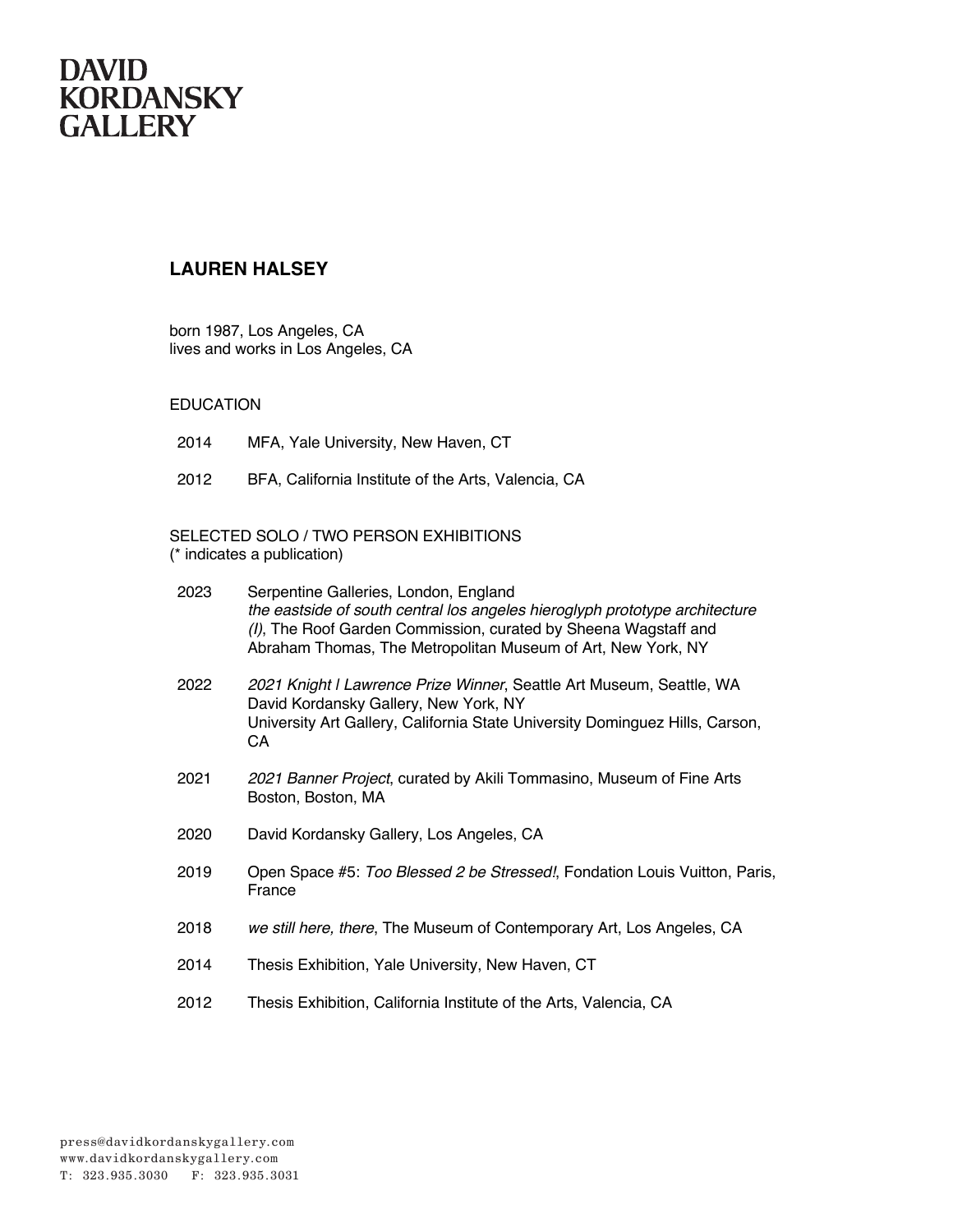SELECTED GROUP EXHIBITIONS (\* indicates a publication)

| 2022 | New Haven Holiday, Barbershop Museum, Taipei City, Taiwan<br>Fire Figure Fantasy: Selections from ICA Miami's Collection, Institute of<br>Contemporary Art, Miami, Florida<br>Beneath Tongues, curated by Sable Elyse Smith, Swiss Institute, New York,                                                                                                                                                                                                                                                                                                                                                                                                                                                                                                                                                                                                                                                                                                                                                                                                             |
|------|---------------------------------------------------------------------------------------------------------------------------------------------------------------------------------------------------------------------------------------------------------------------------------------------------------------------------------------------------------------------------------------------------------------------------------------------------------------------------------------------------------------------------------------------------------------------------------------------------------------------------------------------------------------------------------------------------------------------------------------------------------------------------------------------------------------------------------------------------------------------------------------------------------------------------------------------------------------------------------------------------------------------------------------------------------------------|
|      | NY<br>This Tender, Fragile Thing, Jack Shainman Gallery, The School,<br>Kinderhook, NY                                                                                                                                                                                                                                                                                                                                                                                                                                                                                                                                                                                                                                                                                                                                                                                                                                                                                                                                                                              |
|      | *Artists Inspired by Music: Interscope Reimagined, Los Angeles County<br>Museum of Art, Los Angeles, CA                                                                                                                                                                                                                                                                                                                                                                                                                                                                                                                                                                                                                                                                                                                                                                                                                                                                                                                                                             |
| 2021 | Dark Waters, exhibition benefiting the Better Watts Initiative, curated by<br>Lauren Halsey, AJ Girard, and Tea Vickers, Watts Labor Community Action<br>Committee, Los Angeles, CA<br>The Beatitudes of Malibu, David Kordansky Gallery, Los Angeles, CA<br>Social Works, curated by Antwaun Sargent, Gagosian, New York, NY<br>Otherwise/Revival, curated by Jasmine McNeal and Cara Lewis, Bridge<br>Projects, Los Angeles, CA<br>Feedback, curated by Helen Molesworth, Jack Shainman Gallery, The<br>School, Kinderhook, NY<br>Pushing the Margins: A Survey of LA Artists, curated by Charles Gaines,<br>Galleri Opdahl, Stavanger, Norway<br>Shattered Glass, curated by Melahn Frierson and AJ Girard, Jeffrey Deitch,<br>Los Angeles, CA<br>Social Works, Gagosian, New York, NY<br>all the lonely people, curated by Nana Bahlmann, organized by Villa Aurora,<br>Silent Green, Berlin, Germany; LAXART, Los Angeles, CA<br>Present Generations: Creating the Scantland Collection of the Columbus<br>Museum of Art, Columbus Museum of Art, Columbus, OH |
|      | The Earth, That Is Sufficient, Nicola Vassell Gallery, New York, NY<br>Our House: Selections from MOCA's Collection, The Museum of<br>Contemporary Art, Los Angeles, CA<br>Black American Portraits, Los Angeles County Museum of Art, Los Angeles,<br>CA                                                                                                                                                                                                                                                                                                                                                                                                                                                                                                                                                                                                                                                                                                                                                                                                           |
|      |                                                                                                                                                                                                                                                                                                                                                                                                                                                                                                                                                                                                                                                                                                                                                                                                                                                                                                                                                                                                                                                                     |

2020 *Untitled, 2020*, Pinault Collection, curated by Caroline Bourgeois, Muna Elfituri, and Thomas Houseago, Punta della Dogana, Venice, Italy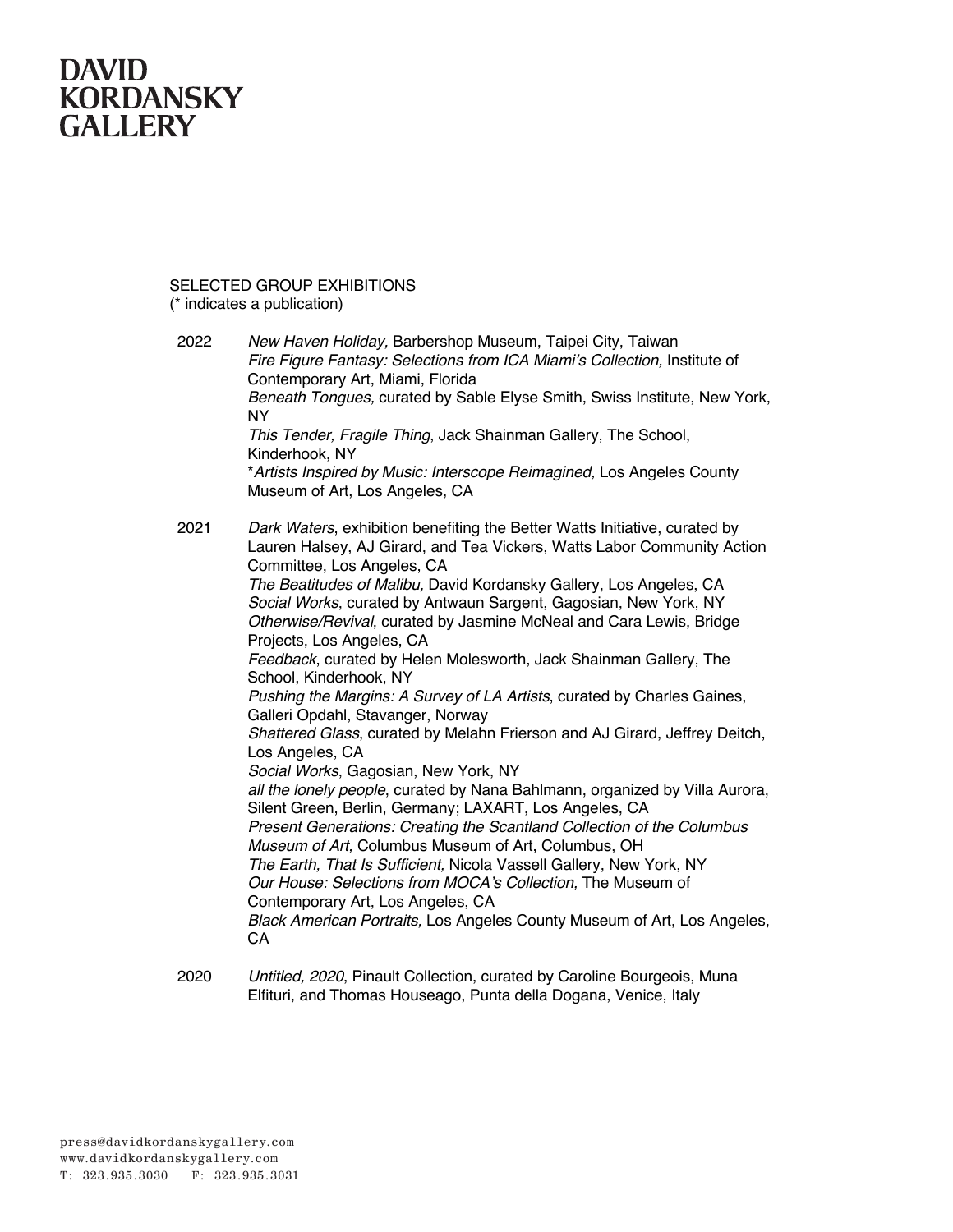*Semblance | Sunshine,* curated by Joshua Hashemzadeh and Torrance Art Museum, Torrance Art Museum, Torrance, CA *It's Urgent!*, Luma Arles at the Parc des Ateliers, Arles, France *100 Drawings from Now*, curated by Claire Gilman, Laura Hoptman and Rosario Guiraldes, The Drawing Center, New York, NY *Dial World, Part II: Stars of Everything,* David Lewis Gallery, New York, NY *Visions in Light: Windows on the Wallis*, created by Torie Zalben and Liana Weston, Wallis Annenberg Center for the Performing Arts, Beverly Hills, CA 2019 *It's Urgent!,* curated by Hans Ulrich Obrist, Kunsthal Charlottenborg, Copenhagen, Denmark *Punch,* curated by Nina Chanel Abney, Jeffrey Deitch Gallery, Los Angeles, CA 2018 *\*Made In L.A. 2018,* The Hammer Museum, Los Angeles, CA *Close to the Edge: The Birth of Hip-Hop Architecture*, curated by Sekou Cooke, Center for Architecture, New York, NY *Greater Than LA,* Desert Center, Los Angeles, CA *Sidelined,* Galerie Lelong, New York, NY 2017 California Contemporary Art Collection Exhibition, curated by Senator Holly J. Mitchell, Sacramento, CA *black is a color*, Charlie James Gallery, Los Angeles, CA *Fire Season*, Mauve-Vienna, Vienna, Austria *WE: Visual Reflections on the American Experiment*, Azusa Pacific University, Azusa, CA *1992: An Examination of the Iconography from the '92 Rebellion*, Residency Art, Inglewood, CA *Re-Imagine Justice*, Community Coalition South L.A., Los Angeles, CA 2016 *PopRally Ten*, Museum of Modern Art, New York, NY *\*Radio Imagination: Artists in the Archive of Octavia E. Butler*, The Armory, Pasadena, CA *And Who is My Neighbor: Stories from the Margins*, Biola University, La Mirada, CA *Intro (The Writings on the Wall),* Slide Space 123, Oakland, CA *SouthLand,* Charlie James Gallery, Los Angeles, CA *Imitation of Life: Melodrama and Race in the 21st Century*, HOME, Manchester, UK *Diaspora Calling!,* curated by Ms. Lauryn Hill and Museum of Contemporary African Diasporan Arts, King's Theatre, Brooklyn, NY *What A Time to Be Alive*, Sunday, Los Angeles, CA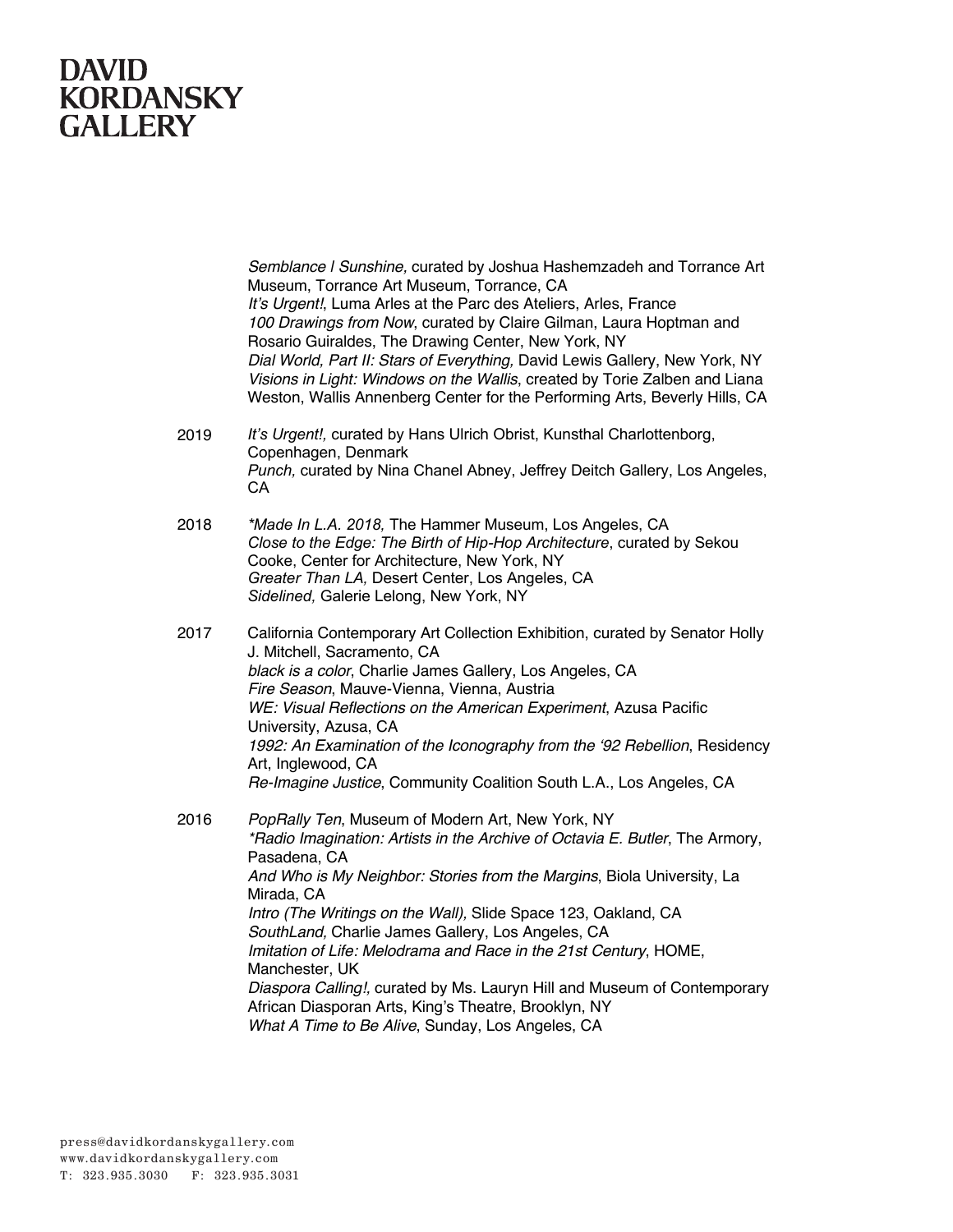- 2015 *Everything, Everyday: Artists in Residence 2014 - 2015*, The Studio Museum in Harlem, Harlem, NY *Coney Island Art Walls*, curated by Jeffrey Deitch, Coney Island, NY
- 2014 *Yale Sculpture 2014,* Storefront Ten Eyck, Brooklyn, NY *13 Artists*, 24/6 Gallery, Yale University
- 2013 *MFA 2014*, 1156 Chapel Street Gallery, Yale University
- 2012 *Harlem Postcards*, The Studio Museum in Harlem, Harlem, NY *Authenticity?,* Untitled Art Projects, Los Angeles, CA
- 2011 *Drawing: A Verb*, California Institute of the Arts, Valencia, CA *Woman House,* California Institute of the Arts, Valencia, CA *Sloppy Seconds*, California Institute of the Arts, Valencia, CA
- 2010 *1st Year BFA Show*, California Institute of the Arts, Valencia, CA
- 2009 *Advanced Printmaking*, El Camino Community College, Torrance, CA *Sculpture: Bronzecasting,* El Camino Community College, Torrance, CA *Digital Art*, El Camino Community College, Torrance, CA
- 2008 *Digital Art,* El Camino Community College, Torrance, CA
- 2006 *Printmaking*, El Camino Community College, Torrance, CA

#### PUBLIC PROJECTS

- 2017 *The Crenshaw District Hieroglyph Project*, through 2020, Los Angeles, CA
- 2016 *"Pride In Our Neighborhood" Float,* The 31st Annual Kingdom Day Parade, Los Angeles, CA

#### GRANTS / AWARDS / RESIDENCIES

2021 Seattle Art Museum's Gwendolyn Knight | Jacob Lawrence Prize, Seattle, WA Jacob Lawrence Award, American Academy of Arts and Letters, New York, NY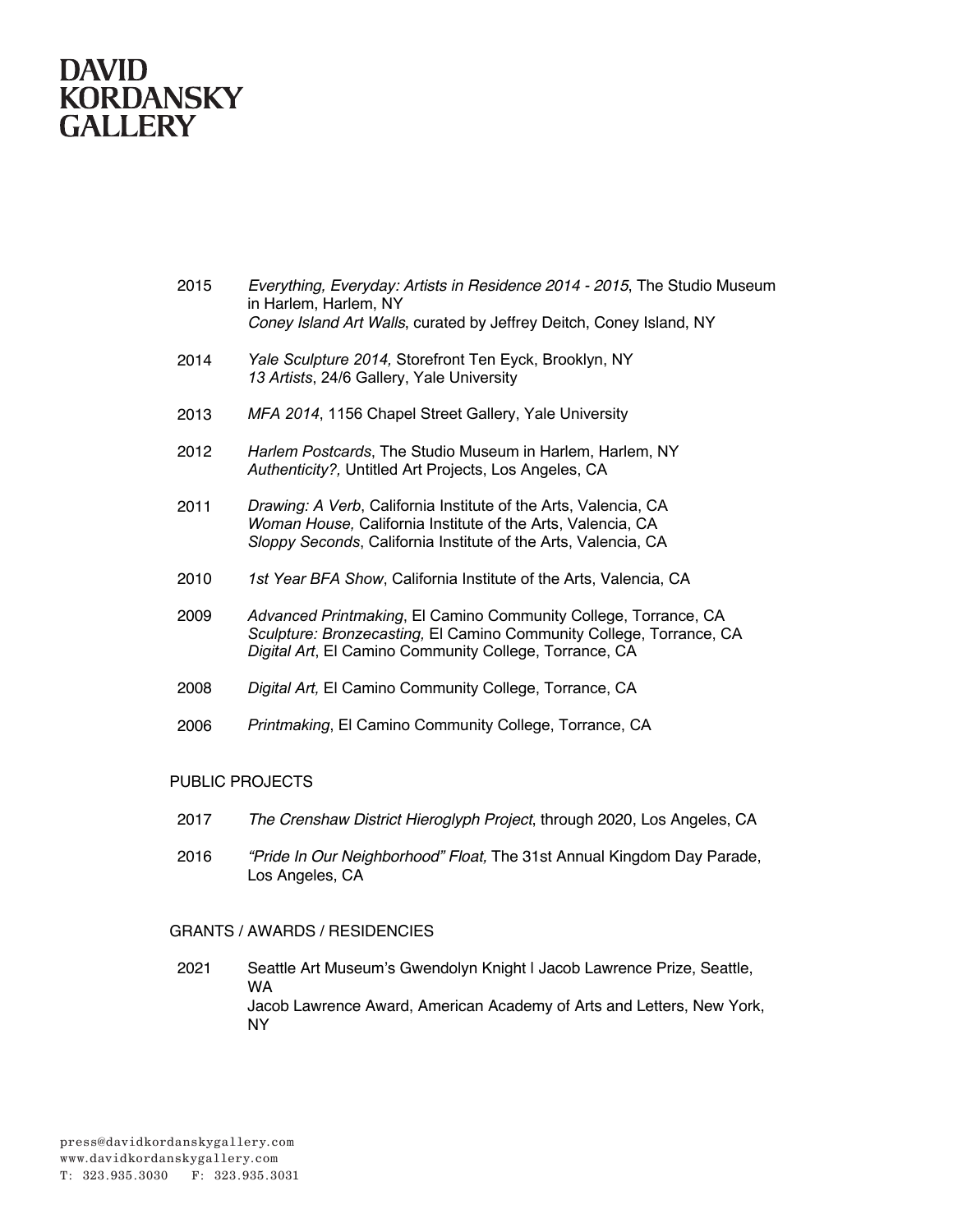Artist2Artist Fellowship, Art Matters Foundation, New York, NY

| 2020 | Harvard University Committee on the Arts Award, Cambridge, MA |  |  |  |
|------|---------------------------------------------------------------|--|--|--|
|------|---------------------------------------------------------------|--|--|--|

- 2019 Painters and Sculptors Grant, Joan Mitchell Foundation, New York, NY Frieze 2019 Artist Award, Frieze, New York, NY
- 2018 The Mohn Award Los Angeles Athletic Club, artist-in-residence, Los Angeles, CA Art Matters fellowship grant
- 2017 The Main Museum Residency, Los Angeles, CA The William H. Johnson Prize Los Angeles Design Festival, Edge Award
- 2016 The Fountainhead Residency, Miami, FL Recess Art Residency, Brooklyn, NY
- 2015 Rema Hort Mann Foundation Los Angeles Emerging Artist Grant
- 2013 Alice Kimball English Travelling Fellowship, Yale University, New Haven, CT
- 2014 The Studio Museum in Harlem Artist-In-Residency Program, Harlem, NY Skowhegan School of Painting and Sculpture Residency, Madison, ME
- 2011 The Beutner Family Award for Excellence in the Arts, California Institute of the Arts

#### SELECTED BIBLIOGRAPHY

(\* indicates non-periodical book, catalogue, or other publication)

2022 Beauford, Sean, "8 Rising Artists Using Basketball to Address Social Injustices," *Artsy.net,* June 10, 2022 Laster, Paul, "8 Not-To-Be-Missed Gallery Exhibitions in June 2022," *GalerieMagazine.com*, June 3, 2022 Kane, Ashleigh, "Art Shows to Leave the House For This June," *DazedDigital.com,* June 2, 2022 Scott, Andrea K., "Lauren Halsey," *NewYorker.com*, May 31, 2022 "Lauren Halsey," *Whitewall.art,* May 31, 2022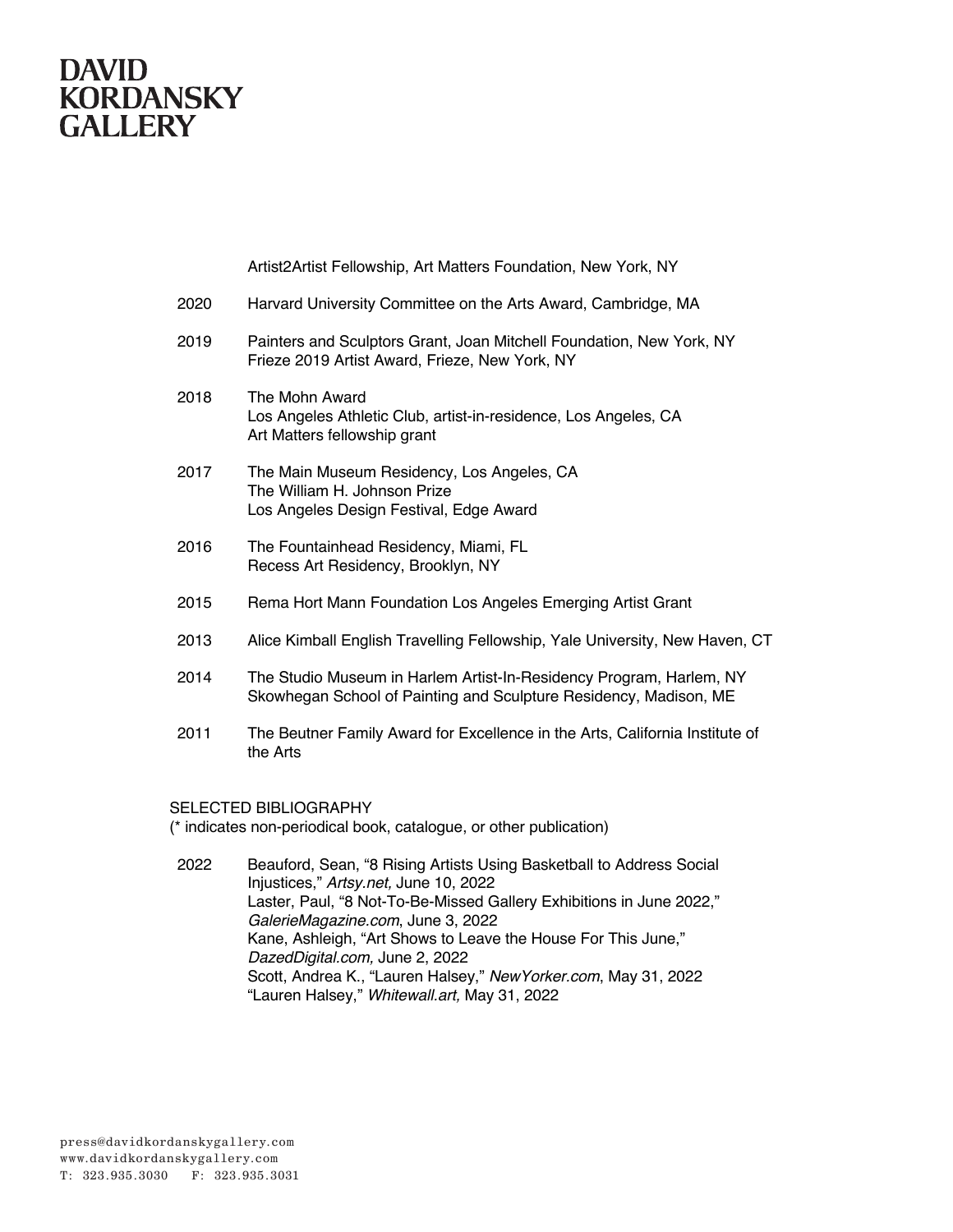Dexter, Henry, "What Art to See in New York This Memorial Day Weekend," *CulturedMag.com,* May 27, 2022

Hopkins, Zoë, "Lauren Halsey Brings South Central Los Angeles to Chelsea, New York, *CulturedMag.com,* May 24, 2022

Saltz, Jerry, "A Universe in South Central," *Vulture.com,* May 19, 2022 Westall, Mark, "5 Exhibitions to See in New York During Frieze Week," *FadMagazine.com,* May 17, 2022

Ajudua, Chiristine, "See Now, Research Later – and Only Buy After That: How Collector Victoria Rogers Plans to Hit Frieze New York," *Artnet.com,*  May 17, 2022

"Set at least three calendar alerts each for these 14 things to get into in L.A.," *LATimes.com,* May 12, 2022

"Wrap Your Trouble in Dreams," *Brainzine,* Issue One, pp. 172-183 Pogrebin, Robin, "Honoring the Place that Keeps Her Inspired," *The New York Times,* May 9, 2022, pp. C1, C6, and "Lauren Halsey Brings Her Vision of South Central Los Angeles to New York," *NYTimes.com,* May 6, 2022 Watlington, Emily, "Spread the Wealth," *Art in America,* May 2022, pp. 36- 39, and *ArtNews.com/Art-in-America,* May 5, 2022

Black, Shelby, "The Artful Life: 5 Things *Galerie* Editors Love This Week," *GalerieMagazine.com,* May 3, 2022

"Editors' Picks: 8 Events for Your Art Calendar This Week, From 'Wonder Women' at Deitch to Lauren Halsey at the New Kordansky Gallery," *News.Artnet.com*, May 2, 2022

\**Prime: Art's Next Generation*, New York: Phaidon, 2022, pp. 156-159 Allen, Dan, "13 LGBTQ Art Shows Worth Traveling for This Spring," *NBCNews.com*, March 26, 2022

Medina, Wendy, "South Central LA Artist Lauren Halsey Commissioned to Grace Annual Met Roof Garden Installation," *BlackEnterprise.com*, March 26, 2022

Valentine, Victoria L., "Latest News in Black Art: Lauren Halsey Takes ono Met Museum Rooftop Commission, Michael Armitage Joins David Zwirner, New Lorna Simpson Book & More," *CultureType.com*, March 20, 2022 Angeleti, Gabriella, "Los Angeles Artist Lauren Halsey Will Create the Metropolitan Museum's Next Rooftop Commission," *TheArtNewspaper.com*, March 15, 2022

Niland, Josh, "Local LA Hero Lauren Halsey's Met Rooftop Installation Will Focus on Utopian Architecture, Afrofuturism, and Community," *Archinect.com*, March 15, 2022

"Artist Lauren Halsey Will Bring the Energy of her South Central Los Angeles Community to The Met's 2022 Cantor Roof Garden Commission,"

*ArtfixDaily.com*, March 15, 2022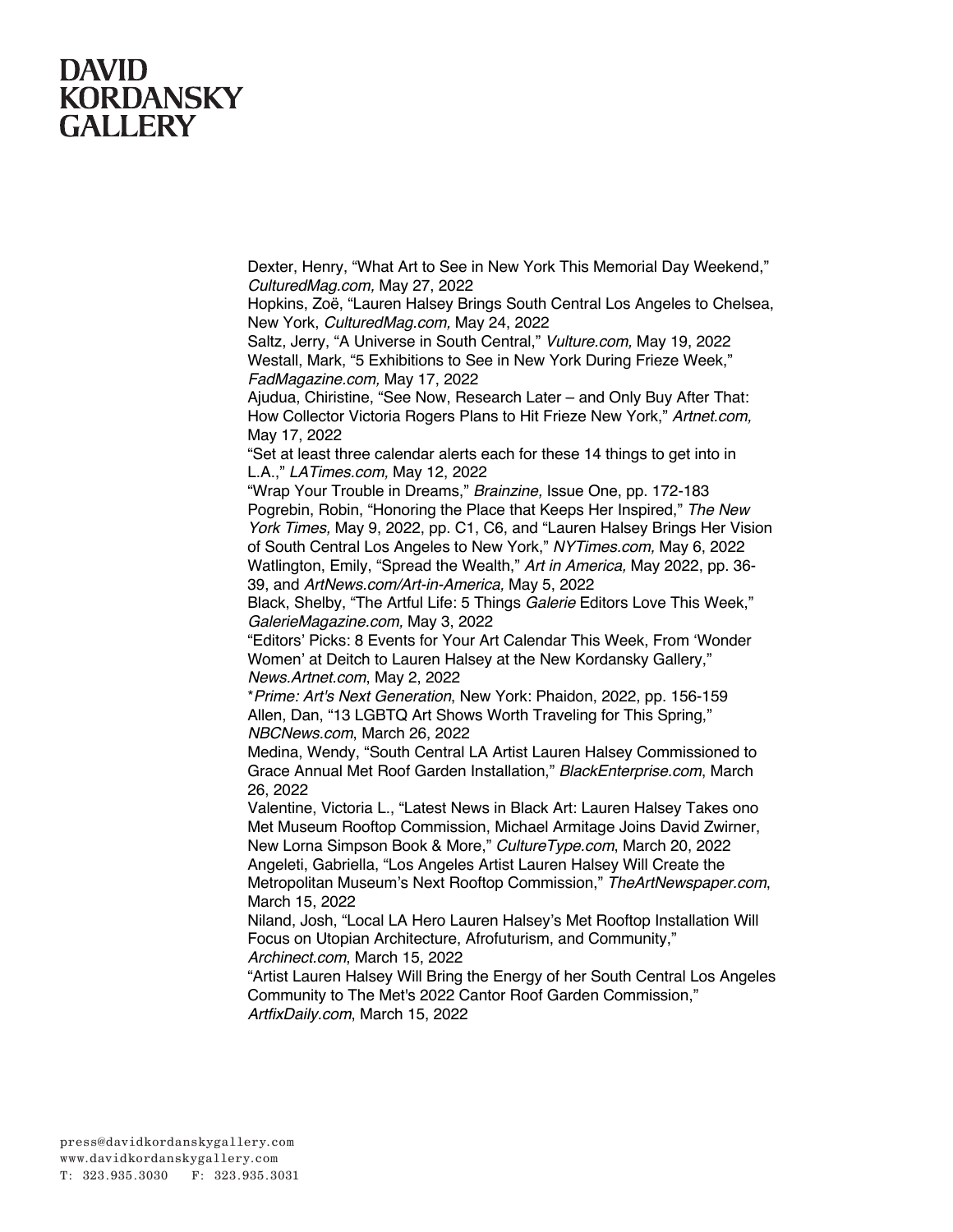Pogrebin, Robin, "Lauren Halsey Chosen for Met Roof Installation," *The New York Times,* Section C, p. 6, and *NYTimes.com*, March 14, 2022

Durón, Maximilíano, "L.A.-Based Artist Lauren Halsey to Do Metropolitan Museum's Rooftop Commission," *Artnews.com*, March 14, 2022

"CSU Dominguez Hills Art Exhibit Features South Central Artist Lauren Halsey," *DailyBreeze.com*, March 11, 2022

Keimig, Jas, "Another Top Pick for This Week: Lauren Halsey at the Seattle Art Museum," *TheStranger.com*, March 8, 2022

Bakewell, Devyn, "CSU Dominguez Hills University Art Gallery Presents an Exhibition of Work by Lauren Halsey," *LASentinel.net*, March 3, 2022

Gorelick, Rusty, "In Boston for Spring Break? Here's What to Do," *BU.edu*, March 2, 2022

"10 of the Best Things to Do In & Around Seattle This Week (February 28- March 4)," *Curiocity.com*, February 27, 2022

"Diana Nawi and Pablo José Ramírez to Curate 2023 Edition of Made in L.A.," *Artforum.com*, February 17, 2022

Pener, Degen, "I Don't Like a Lot of Noise," *The Hollywood Reporter*, p. 44, as "Inside the Minimalist Art Collection of Pulse Music's Josh Abraham," *HollywoodReporter.com*, February 11, 2022

Gaskin, Sam, "Phaidon's New Art Book 'Prime' Names Over 100 Future Art Superstars," *Ocula.com*, February 11, 2022

Floyd, Tony, "My Favorite Artwork - George Clinton," *New York Times*, Section ST, p. 3, February 20, 2022, and *NYTimes.com*, February 10, 2022 Miller, M. H., "George Clinton on Painting, P-Funk and His Artistic Legacy," *NYTimes.com*, February 10, 2022

"In Pictures: See How LACMA's New Interscope Records Show Pairs Artists with the Musicians That Inspire Them, from Lana Del Rey to Dr. Dre," *Artnet.com*, February 4, 2022

Freeman, Nate, "True Colors: Jimmy Iovine and More on That Pseudo-Controversial Interscope Show at LACMA," *VanityFair.com*, January 28, 2022

"UBS Art Gallery in New York City reopens with new exhibition 'Reimagining: New Perspectives,'" *ArtfixDaily.com*, January 27, 2022

Gardner, Chris, "Olivia Rodrigo, Billie Eilish & More Check Out Art Inspired by Their Music at LACMA Interscope Exhibit," *Billboard.com*, January 27, 2022

Rathe, Adam, "A New Exhibition Asks, What Would Your Favorite Lady Gaga Song Look Like," *TownAndCountryMag.com*, January 26, 2022 Rugoff, Lazlo, "Classic Interscope Albums Reimagined by Artists in 47xLP Limited Vinyl Series," *TheVinylFactory.com*, January 25, 2022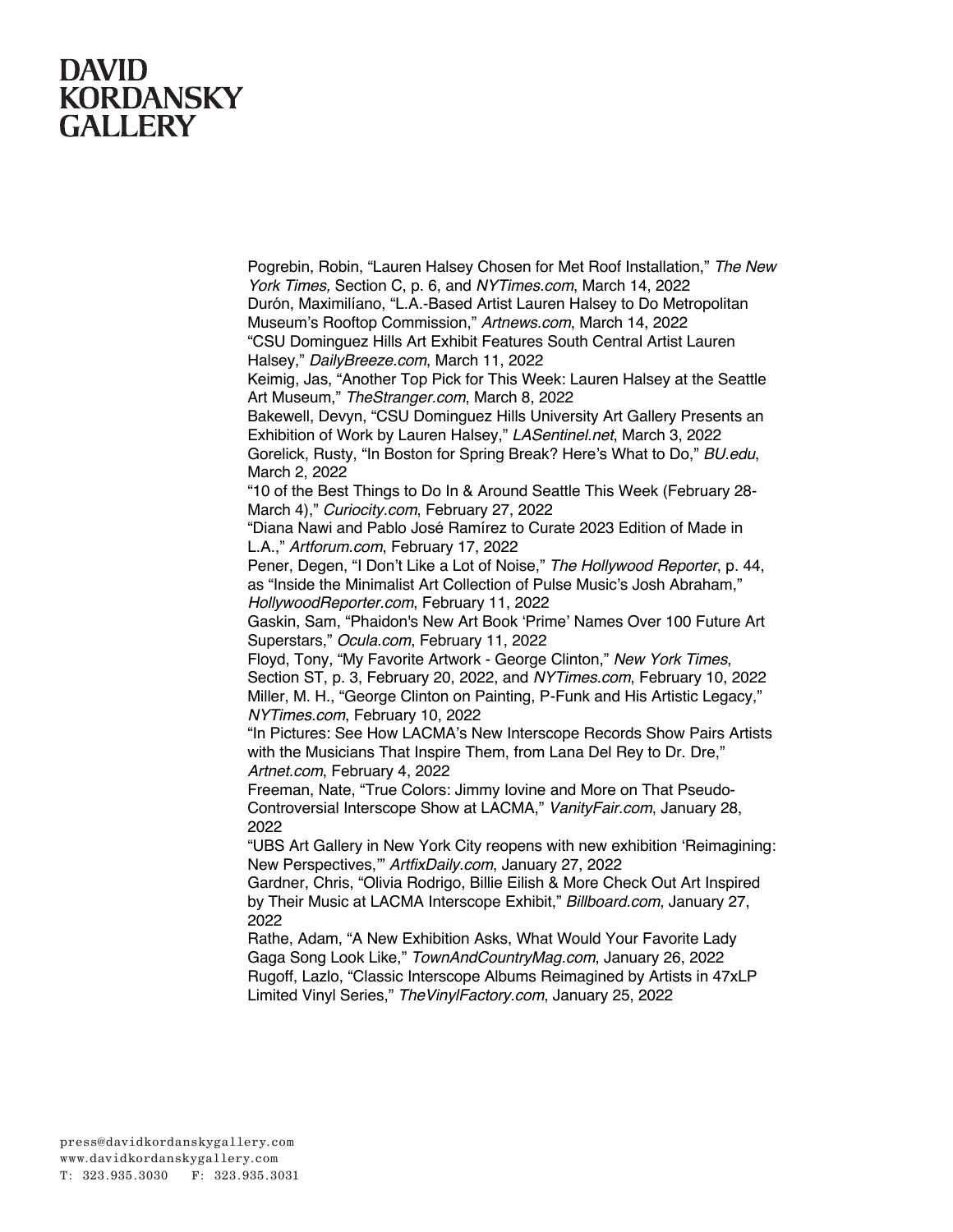Blanchet, Brenton, "KAWS, Murakami, More to Design Limited Vinyl Pressings of Albums by Kendrick Lamar, Dr. Dre, Snoop Dogg, and Others," *Complex.com*, January 24, 2022

Eggersten, Chris, "Interscope to Re-Release Iconic Albums on Limited-Edition Vinyl for 30th Anniversary," *Billboard.com*, January 24, 2022 Iahn, Buddy, "Interscope Records to Release Limited Edition Vinyl Series for 30th Anniversary," *TheMusicUniverse.com*, January 24, 2022 Petriti, Natalia, "Interscope Records Lands at the Los Angeles Museum of Art for the 30th Anniversary of its Founding," *AllYou.gr*, January 20, 2022 "Interscope Records Kicks off 30th Anniversary Celebration,"

*Finance.Yahoo.com*, January 13, 2022

"LACMA Launches Artists Inspired by Music: Interscope Reimagined Exhibition," *LATFUSA.com*, January 13, 2022

Gonzales, Erica, "These Artists Are Reinterpreting Music by Billie Eilish, Blackpink, Olivia Rodrigo, and More as Original Works," *Elle.com*, January 13, 2022

Juliano, Michael, "Artists Inspired by Music: Interscope Reimagined," *Timeout.com*, January 13, 2022

Rahman, Abid, "KAWS, Takashi Murakami, Lauren Halsey Among Artists to Feature in LACMA Exhibition Inspired by Music of Interscope Records," *HollywoodReporter.com*, January 13, 2022

2021 \*Cooke, Sekou, "As Manifest: Contemporary Speculations on Hip Hop Architectural Education and Practice: 04 Identity," *Hip Hop Architecture*, London: Bloomsbury Publishing Plc, 2021, pp.137-157 \*Curry, Milton S. F., "Toward an Architecture Race Theory," *Reconstructions: Architecture and Blackness in America*, New York: Museum of Modern Art, 2021, pp. 162-167 Rathe, Adam, "Meet the Gallerist Changing the Palm Beach Art World from the Inside Out," *TownandCountryMag.com*, December 22, 2021 Cardwell, Erica, "Recipes for Representation: Lucia Hierro at The Aldrich Contemporary Art Museum," *Artnews.com*, December 21, 2021 Marshall, Melvin A., "Lauren Halsey: Summaverythang," *ARTnews*, December 2021/January 2022, pp. 56 Thomas, Hank Willis, "ARTnews Presents 'The Deciders,' As Selected by Guest Editor Hank Willis Thomas," *Artnews.com*, December 8, 2021 Sanders, Jasmine, "A New Vanguard Is Reshaping the Art World," *HarpersBazaar.com*, December 2, 2021 Ghassemitari, Shawn, "Check Out David Kordansky's Art Basel Viewing

Room," *Hypebeast.com*, December 1, 2021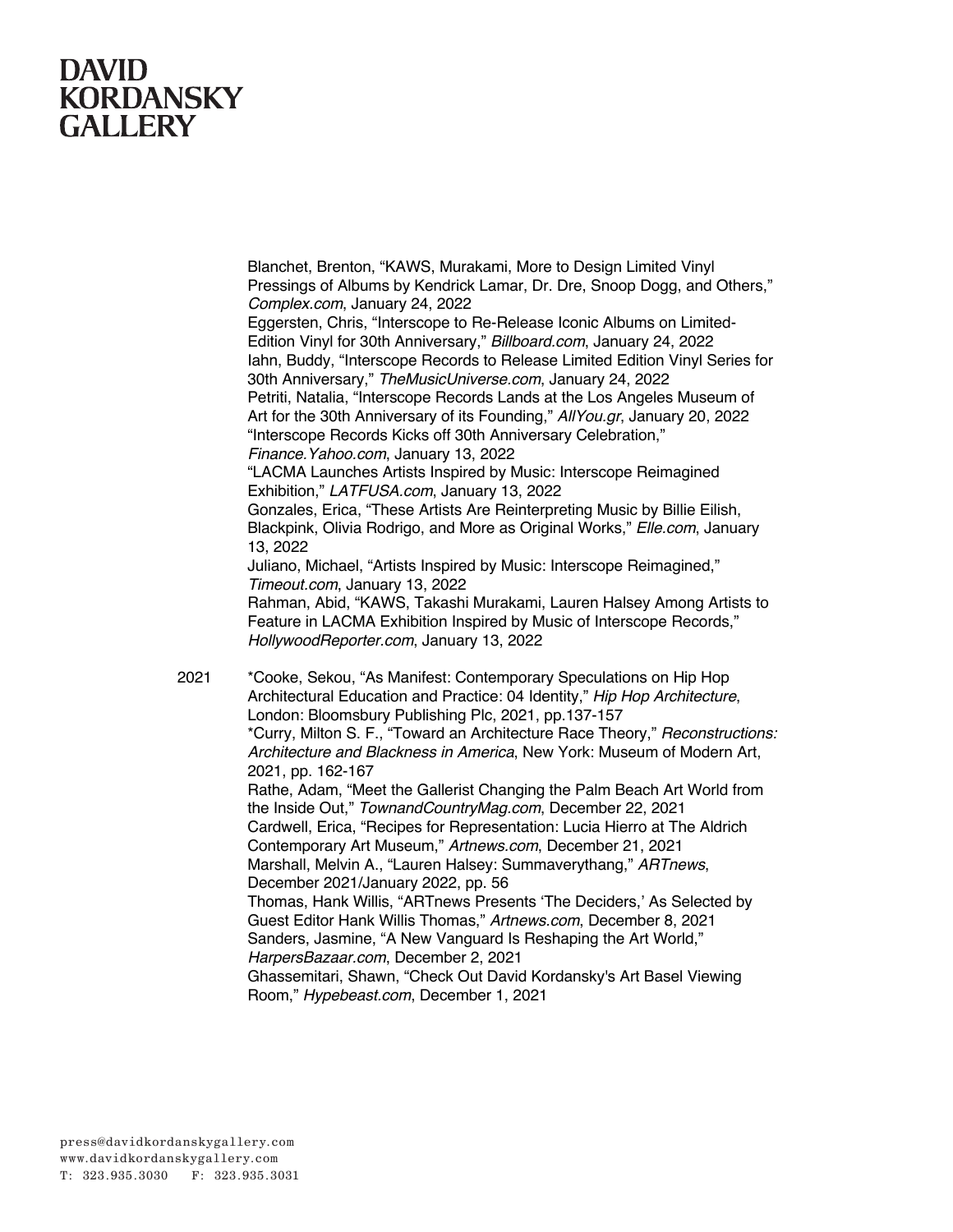Glasper, Janyce Denise, "Inclusive and Engaging, The Scantland Collection's "Present Generations" at The Columbus Museum of Art Shows Contemporary Art's Power to Connect," *ArtBlog.com*, November 30, 2021 Finkel, Jori, "East Meets West: Los Angeles Galleries Seize on Real Estate Discounts Prompted by The Pandemic to Open New York Outposts," *Theartnewspaper.Com*, November 29, 2021

"First Leases Signed at Brand New West Chelsea Building,"

*RealEstateWeekly.com*, November 19, 2021

Valentine, Victoria L., "Latest News in Black Art: Veronica Ryan Sculptures Honor UK's Windrush Generation, Addis Fine Art Opening in London, David Adjaye Designing Basquiat Exhibition & More," *CultureType.com*, October 3, 2021

Adam, Georgina, "Troy Carter – From Managing Lady Gaga to Collecting Blue-Chip Art," *FT.com*, October 7, 2021; *The Financial Times Weekend*, October 9-10, 2021

"David Kordansky Gallery Expands to New York, and Other News," *SurfaceMag.com,* October 1, 2021

Schneider, Tim, "The Back Room: The Center Cannot Hold," *Artnet.com*, October 1, 2021

Velasco, David, "Street, Stoop, Stage, Sanctuary: A Studio Museum Roundtable," *Artforum*, September 2021, pp. cover, 208-219

Bagley, Christopher, "In David Kordansky and Mindy Shapero's Home, Art Always Comes First," *W Magazine*, September 2021, pp. 72-79

Wagley, Catherine, "Learn from this Community," *Carla*, September 2021, pp. 22-29

Durón, Maximilíano, "L.A. Dealer David Kordansky to Open New York Space Next Year," *Artnews.com*, September 30, 2021

"LA's David Kordansky Gallery to open New York outpost," *Artforum.com*, September 30, 2021

Pener, Degen, "Sotheby's to Open Exhibition Space in Beverly Hills (Exclusive)**,"** *HollywoodReporter.com***,** September 30, 2021

"Prado Gets \$42 M. for Expansion, L.A. Dealer David Kordansky Heads to New York, and More: Morning Links for September 30, 2021," *Artnews.com*, September 30, 2021

Gerlis, Melanie, "LA's David Kordansky expands to New York," *FT.com*, September 29, 2021; *The Financial Times Weekend*, October 2- 3, 2021, p. 14

Campbell, Erica, "Peek Inside the Artful Studio Where Interscope Artists Make Music," *ArchitecturalDigest.com*, September 27, 2021

"Under The Cover: Lauren Halsey," *Artforum.com*, September 14, 2021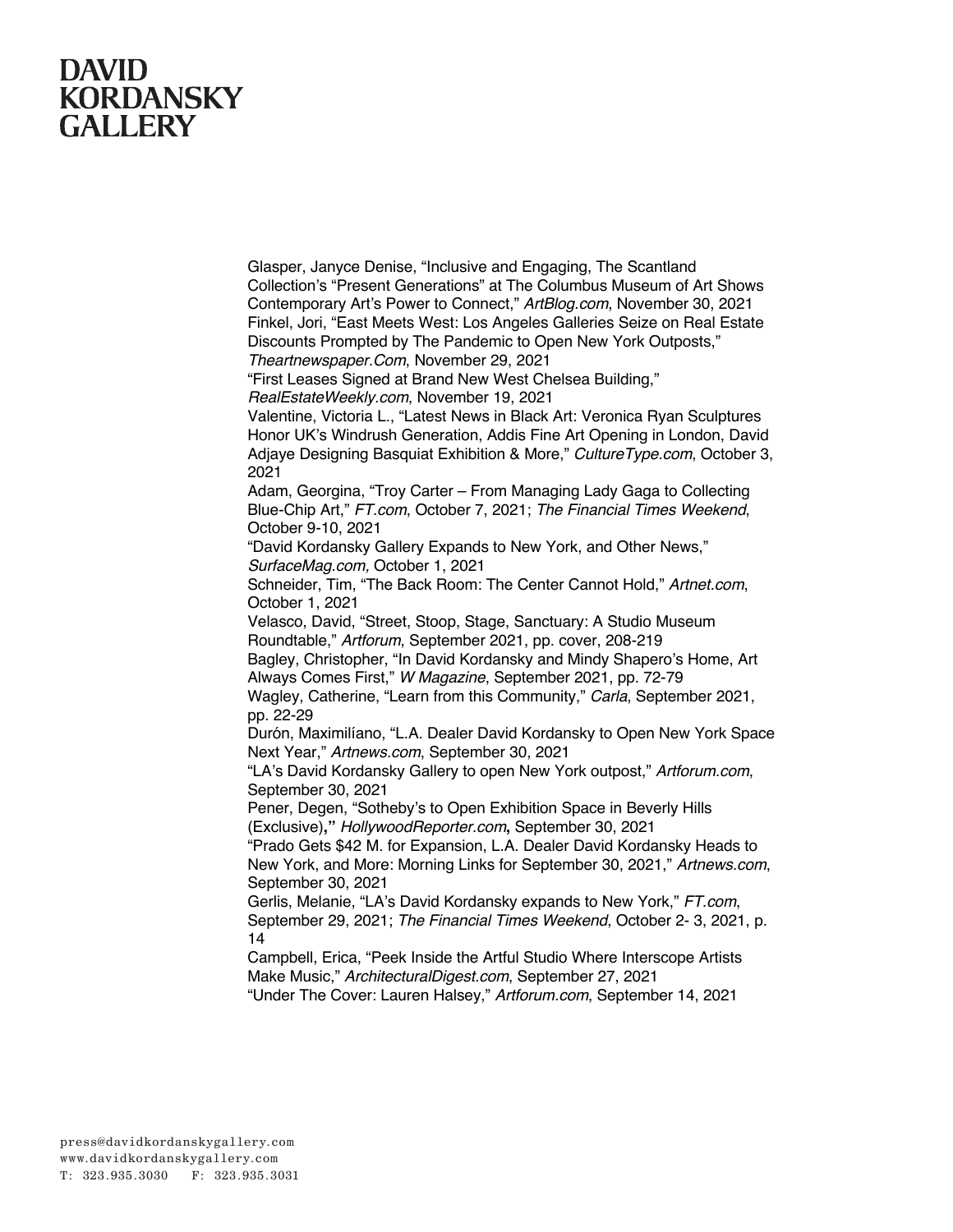Liscia, Valentina Di, "Your Concise Guide to Armory Week 2021," *Hyperallergic.com*, September 5, 2021

Valentine, Victoria L., "On View: 'Social Works,' Curated by Antwaun Sargent at Gagosian in New York, Exhibition Will Have a Sequel in London in October," *CultureType.com*, September 5, 2021

Wilson, Mabel O., "Lauren Halsey - Mabel O. Wilson," *Gagosian Quarterly*, Summer 2021, pp. 50-55

Sarget, Antwaun, "Notes on Social Works," *Gagosian.com*, Gagosian Quarterly, Summer 2021

Cotter, Holland, "Works That Reverberate Beyond the Gallery Walls," *The New York Times*, August 6, 2021, pp. C6-7

Chui, Vivian, **"**Gagosian's Antwaun Sargent Celebrates Community, Resists Erasure," *Ocula.com,* July 27, 2021

Fateman, Johanna, "Social Works," *The New Yorker*, July 26, 2021, pp. 10- 12

Diop, Arimeta, "Art Shows to Visit This Summer," *VanityFair.com*, July 22, 2021

Adler, Dan, and Chris Murphy**, "**Ride Along to Three of NYC's Most Joyful Reopenings," *VanityFair.com*, July 15, 2021

Graver, David, "Gagosian Director Antwaun Sargent's Stunning 'Social Works' Exhibition," *CoolHunting.com*, July 1, 2021

Woodward, Daisy, "Exhibitions, Films, Food and Drink: Brilliant Things To Do This July," *AnOtherMag.com*, July 1, 2021

Aton, Francesca, "Six Must-See Exhibitions in Chelsea This Summer," *Artnews.com*, Art in America, June 30, 2021

Santiago, Sean, "Can Art Spur Social Change? A New Show at Gagosian Says 'Yes'," *ElleDecor.com*, June 29, 2021

Caroline, Caroline, "In Pictures: See Antwaun Sargent's Curatorial Debut at Gagosian, Featuring Socially Engaged Works by Leading Black Artists," *Artnet.com,* June 29, 2021

Boone, Keyaira, "Antwaun Sargent Holds Space For Black Artists In Gagosian Social Works Exhibition," *Essence.com*, June 25, 2021

Estiler, Keith, "Antwaun Sargent Explores Black Social Practice in Gagosian Group Show," *Hypebeast.com*, June 25, 2021

Okhio, Camille, "Antwaun Sargent's 'Social Works' presents a vision of a more inclusive art world," *Wallpaper.com*, June 25, 2021

Marius, Marley, "In 'Social Works,' Antwaun Sargent's First Show at Gagosian, Black Artists Explore the Poetics of Space," *Vogue.com,* June 24,

2021

Pogrebin, Robin**, "**A Dream Comes Into View," *The New York Times*, June 24, 2021, p. C1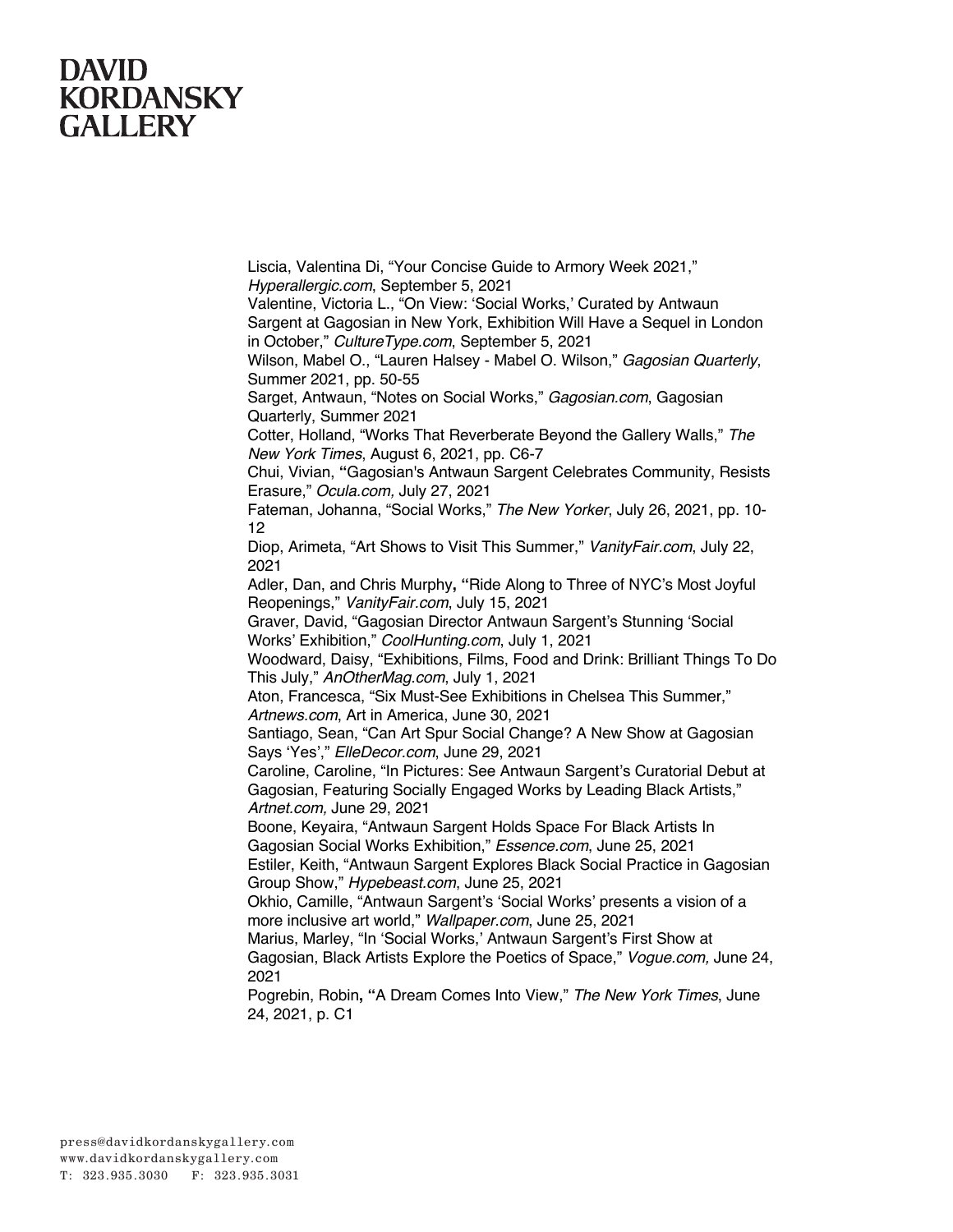Pogrebin, Robin, "New Gagosian Director Spotlights Black Artists Involved in Social Change," *NYTimes.com*, June 23, 2021 "Columbus Museum of Art receives transformative gift from Scantland Family," *ArtDaily.com*, June 22, 2021 Gilson, Nancy, "Scantland family donates art as well as a \$2 million endowment to Columbus Museum of Art," *Dispatch.com*, June 22, 2021 James, Julissa**, "**Juneteenth? In a vaxxed summer? Here's how Black L.A. is celebrating," *LATimes.com,* June 17, 2021 Easter, Makeda, "Juneteenth in Southern California: Celebrate with these arts and culture events," *LATimes.com*, June 15, 2021 "The Beatitudes of Malibu," *LAReviewofBooks.org*, June 14, 2021 Rupert, Dylan, "How Artist Lauren Halsey Is Feeding South Central L.A.," *BonAppétit.com*, June 1, 2021 Tuazon, Ana, "Summaeverythang," *Frieze*, May 2021, pp. 80-81 Pogrebin, Robin**,** "Empowerment Caught on Canvas," *The New York Times*, May 12, 2021, p. C1 Blair, Ian F., "What exists at the edge of our perception? Artist Kenturah Davis is here to show you," *LATimes.com*, May 26, 2021 Valentine, Victoria L., "On View: 'Shattered Glass' at Jeffrey Deitch Gallery in Los Angeles," *CultureType.com*, May 22, 2021 Seven, John and Brian K. Mahoney, "Visual Arts Round-Up," *Chromogram.com*, May 21, 2021 Recinos, Eva, "Bridging the Gap: Greetings from South-Central Connects Youth to the Arts," *KCET.org*, May 11, 2021 Delaney, LaShea, "Prosperity Market Connects Angelenos with Fresh Produce–and Social Change," *LAMag.com*, April 28, 2021 Wolfson, Julie, "Five Colorful Emotional Powerful Art Shows in Los Angeles," *CoolHunting.com*, April 27, 2021 James, Julissa, and Micah Fluellen, "Curator AJ Girard is wearing sneakers to his debut art show, 'Shattered Glass'," *LATimes.com*, April 12, 2021 McNeill, Mark 'Frosty', "On being of service in your creative work," *TheCreativeIndependent.com*, March 19, 2021 Gaines, Charles, "Diversifying the Academy," *ARTnews*, February/March, pp. 17-19 "Jeffrey Deitch Hosts 40 Artists of Color in Shattered Glass," *ArtandObject.com*, March 12, 2021 Tillet, Salamishah, "An Artistic Legacy," *Harper's Bazaar*, March 2021, pp. 180 - 195 "Businessman makes 7-Figure gift to Morehouse," *AtlantaDailyWorld.com*,

February 19, 2021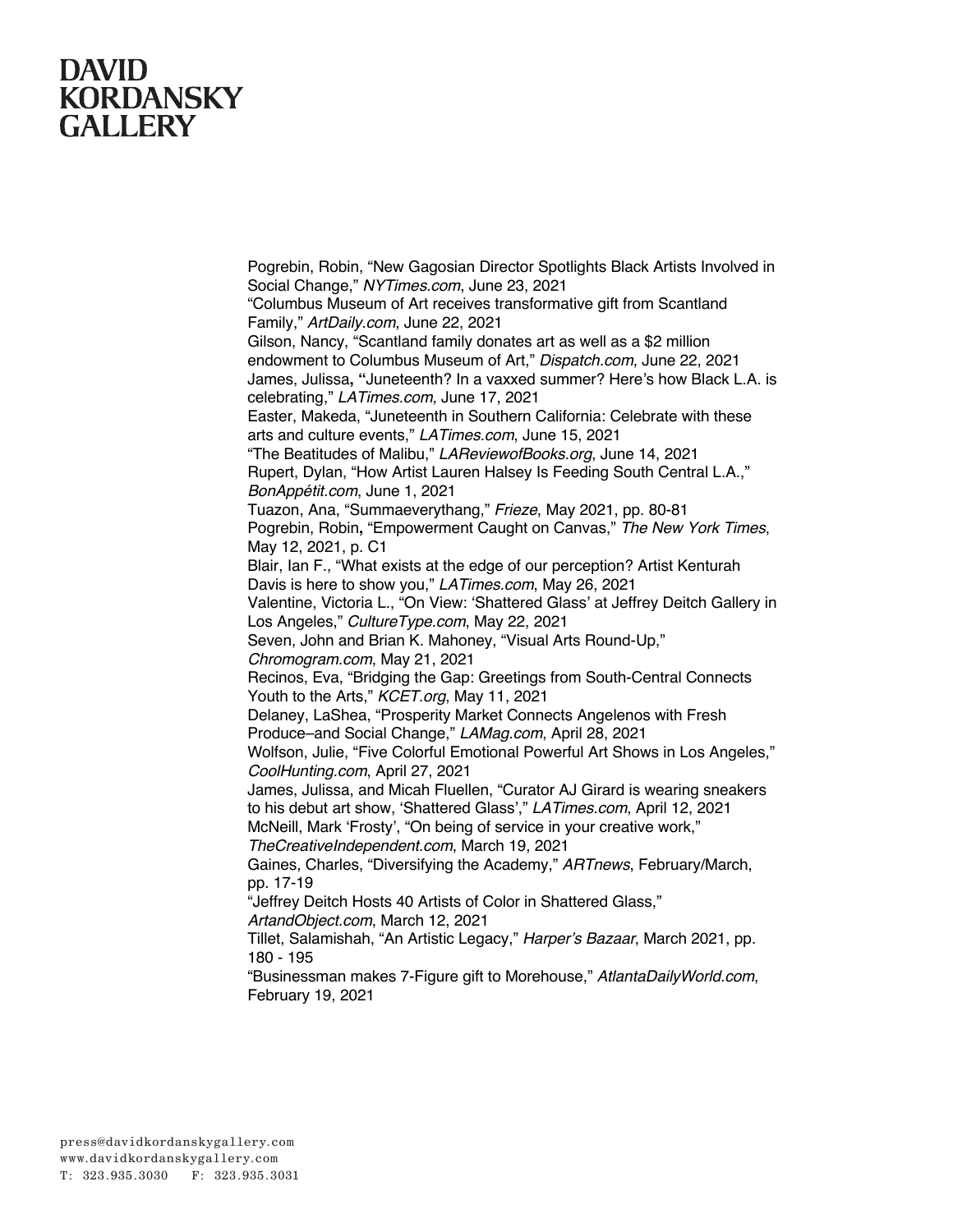"Artist Lauren Halsey Awarded the 2021 Gwendolyn Knight And Jacob Lawrence Prize By SAM," *SeattleMedium.com*, February 3, 2021 Valentine, Victoria L., "The Week in Black Art: Feb. 1-7, 2021 – Lauren Halsey Wins Jacob Lawrence Prize, Carnegie Museum Launches Podcast with Martine Syms, Black Rock Senegal 2021 Artists Named," *CultureType.com*, February 1, 2021

"ARTnews in Brief: February 2, 2021," *Artnews.com*, February 1, 2021 "Here Are 12 Artists Poised to Break Out Big Time in 2021, According to Our Survey of Top Dealers, Advisors, and Curators," *Artnet.com*, February 1, 2021

Grandoit-Šutka, Alice and Isabel Flower, "The Art of Community," *Deem*, Winter/Spring 2021, pp. cover, 8-23, back cover

Wagley, Catherine, "Food for Thought," *ARTnews*, Winter 2021, pp. 30-33 Harden, Essence, "Lauren Halsey's Generational Currents: The Artist on South Central Civics, Aesthetics, and Community," *Ssence.com*, January 22, 2021

2020 Sargent, Antwaun, "The Future Will See You Now," *aperture*, Winter 2020, p. 86 - 92

"Spectacles rises up on Dubai's billboards to visualize the world in 3D," *InSiteOoh.com*, December 14, 2020

Escárcega, Patricia, "101 Best LA Restaurants," *LATimes.com*, December 7, 2020

Palladino, Tommy, "Snap Showcases Storytelling Power of Spectacles 3 Wearable with Film by LA Artist Lauren Halsey," *Next.Reality.news*.com, December 4, 2020

Holt, Kris, "Watch a short film shot in augmented reality with Snap's Spectacles 3," *Engadget.com*, December 2, 2020

White, Brooklyn, "Black Lives Matters Launches USPS Campaign, "Write Black Love Letters", *Essence.com*, December 2, 2020

"The Power to Transform," *Galerie*, Fall 2020, pp. 68-73

Gooding, Sarah, "The Power of Produce," *Flood*, issue 11, 2020, pp. 54-61 "The Quarantine Tapes 121: Lauren Halsey," *Quarantine-*

*Tapes.SimpleCast.com*, October 22, 2020

"Artists Envision a New Kind of Political Poster," *WMagazine.com*, October 22, 2020

Pogrebin, Robin, "In Pursuit of a More Diverse Gallery," *The New York Times*, October 21, 2020, pp. C1, C7

Smith, Melissa, "Meet the New Innovators: 8 Artists Who Are Disrupting the Traditional Way of Buying, Selling, and Valuing Art," *Artnet.com*, October 19, 2020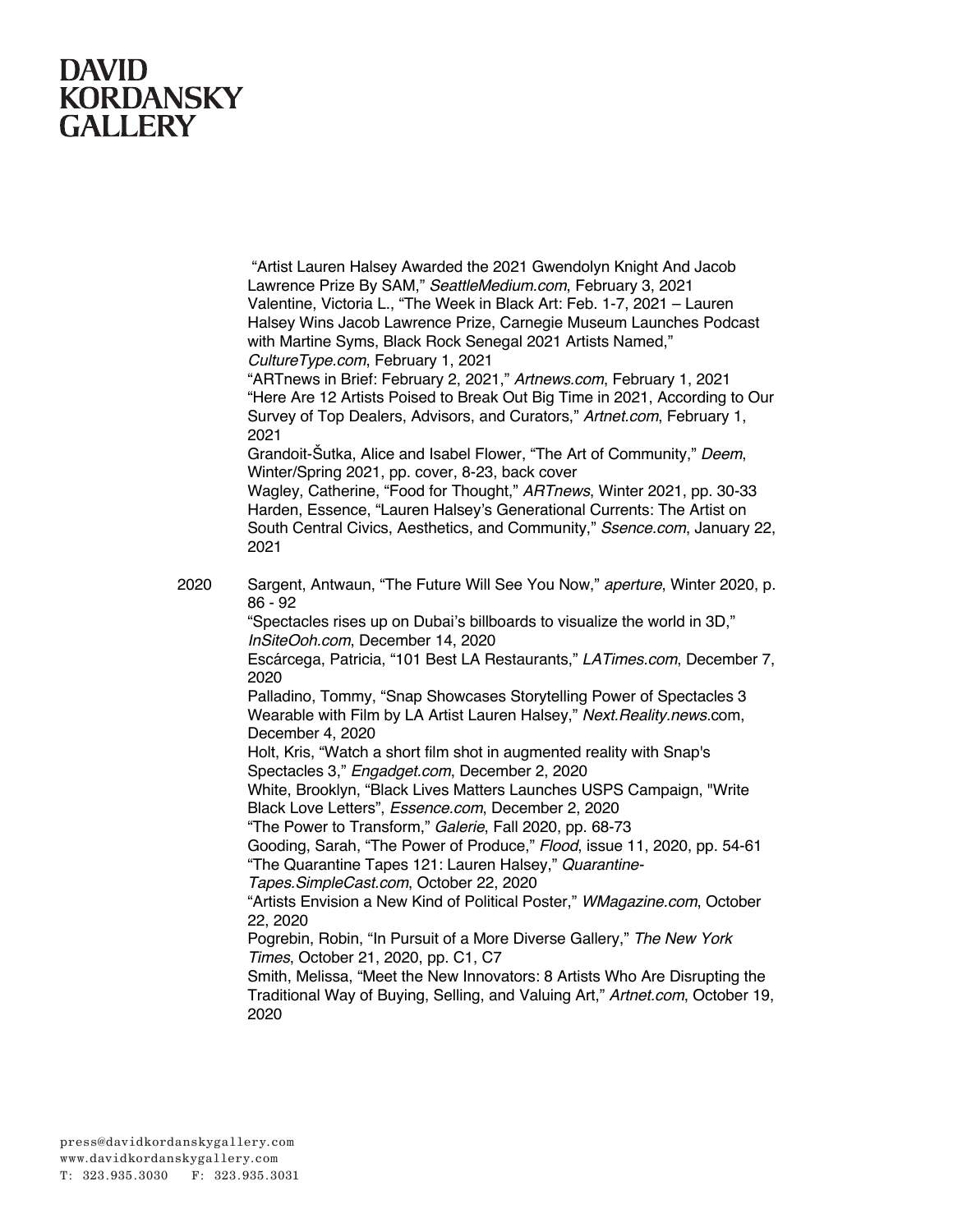Valentine, Victoria L., "Viewing Rooms: 10 Frieze London Exhibitors Presenting Solo Shows by Black Artists," *CultureType.com*, October 15, 2020

Valentine, Victoria**, "**Viewing Rooms: 10 Frieze London Exhibitors Presenting Solo Shows by Black Artists," *CultureType.com*, October 15, 2020

Pogrebin, Robin, "The Artist Charles Gaines Creates a Fellowship for Black Students," *The New York Times*, October 13, 2020, Section C, Page 2 Keener, Katherine, "Five galleries to check out (virtually, of course) during London's Frieze Week," *Art-Critique.com*, October 12, 2020

Terrebonne, Jacqueline, "The Surprising Way Artist Lauren Halsey Is Supporting Her L.A. Community During COVID-19," *GalerieMagazine.com*, October 8, 2020

Sutton, Benjamin, "The 15 Best Booths at Frieze London and Frieze Masters Online," *Artsy.net*, October 8, 2020

Pogrebin, Robin, "The Artist Charles Gaines Creates a Fellowship for Black Students," *NYTimes.com*, October 7, 2020

Artsy, Avishay, "Hammer Curator Erin Christovale on How Museums Can Support Social Justice," *KCET.org*, October 7, 2020

"Shepard Fairey, Flood Magazine Donate Print Proceeds to Support National Independent Venue Association," *AllAccess.com*, October 7, 2020

Rosales, Guadalupe, "Where We're At," *Artforum*, September 2020, p. 58 "Intelligence Report," *Artnet*, The Innovators Issue, September 2020, pp. 35, 38, 44, 46

Harden, Essence, "Los Angeles's Art Scene Has Taken Care of Its Own during the Pandemic," *Artsy.net*, September 25, 2020

Benor, Dalya "Lauren Halsey, BLK Owned," *KALEIDOSCOPE*, Spring/Summer 2020, p. 59

Brand, Madeleine, "LA artist Lauren Halsey brings organic produce to her South LA community during pandemic," *KCRW.com*, August 26, 2020 Das, Jareh, "Lauren Halsey: Centring Community," *Ocula.com*, August 21, 2020

Cascone, Sarah, "The Art World at Home: ArtTable Head Jessica Porter Is Helping Women Find Fellowships and Catching Up on Sci-Fi Novels," *Artnet.com*, August 11, 2020

Escárcega, Patricia, "A Palette of Gorgeous Organics," *The Los Angeles Times*, August 2, 2020, pp. FO, FO3

Stromberg, Matt, "In South Los Angeles, Art Is a Force for Community Empowerment," *Hyperallergic.com*, July 31, 2020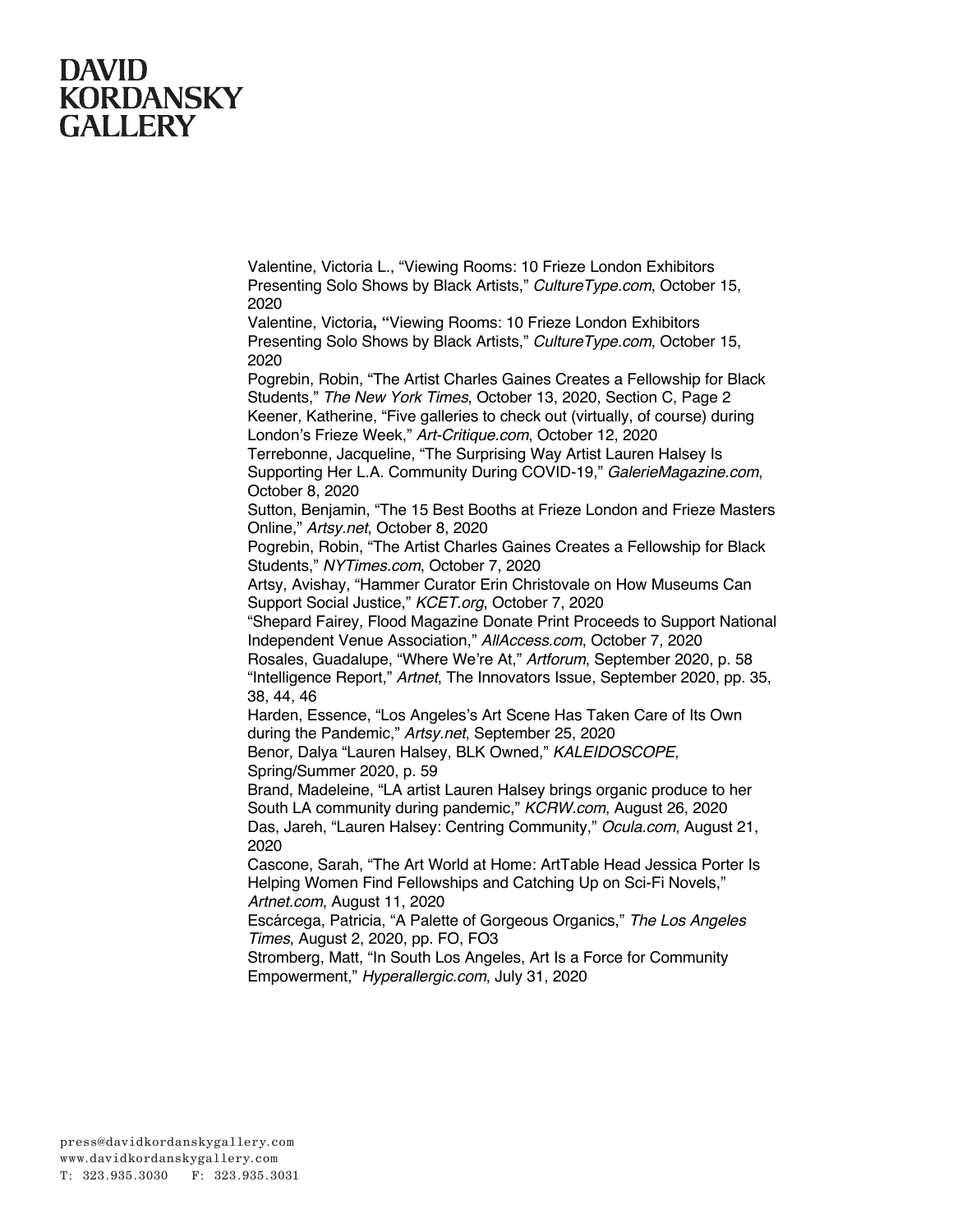Cullors, Patrisse and Autumn Breon Williams, "Q&A: Artist Lauren Halsey discusses uprisings, resilience, and building community," *OurPrism.org*, July 30, 2020

Kalish, Lillian, How A Healer, An Artist And A Chef Are Fighting For Black Food Sovereignty In South LA," *LAist.com*, July 23, 2020

Cassell, Dessane Lopez, "Meet the NYC Art Community: American Artist Wants to Know, Who Are You Making Art For?," *Hyperallergic.com*, July 13, 2020

**"**Festival, Parade, March, Discussions to Mark Juneteenth in L.A. County," *MyNewsLA.com*, June 19, 2020

Loos, Ted, "What Has Lockdown Meant for L.G.B.T.Q. Artists and Writers?," *NYTimes.com*, June 16, 2020

Fontaine, Pearl, "Lauren Halsey's Hand-Carved, Contemporary Hieroglyphs," *Whitewall.art,* June 12, 2020

Loos, Ted, "Room to Show," *Galerie*, Spring 2020, pp. 56-57

Cooper, Ashton, "Lauren Halsey," *Artforum*, May/June 2020, p. 176

"Speed of Life," *Artforum*, May/June 2020, pp. 74-75, 106-107

"Interview with Lauren Halsey," *LAForum.org*, May 12, 2020

Byun, Jackline Jiae, "LA," *Avenuel magazine*, April 2020

"Lauren Halsey Integrates 'Black Business Taxidermy' At David Kordansky Gallery Exhibit in L.A," *SlausonGirl.com*, April 30, 2020

Diehl, Travis, "Lauren Halsey's Psychedelic Homage to South Central," *Artnews.com*, Art in America, April 23, 2020

Freeman, Nate, "What I Buy and Why: Art Collector Pamela Joyner on the High-Maintenance Installation in Her Library That Took Five People a Week to Install," *Artnet.com*, April 20, 2020

Herriman, Kat, "Cultured Young Collectors 2020," *CulturedMag.com*, April 17, 2020

Medford, Sarah, "Double Vision," *WSJ.*, March 2020, pp. 79-80

Zeiger, Mini, "Interview: Artist Lauren Halsey on her South Central-inspired Afrofuturism," *PinUpMagazine.org*, March 2020

Closs, Wyatt, "Summaeverythang is illuminated: Lauren Halsey's artful mappings," *LAWeekly.com*, March 12, 2020

Bria, Ginevra, "Lauren Halsey. Artworks, architectures, organisms: 'Go for your funk'," *DomusWeb.it*, March 9, 2020

"Destination Crenshaw's Pipeline to Public Sector Jobs," *LASentinel.net*, February 21, 2020

Dillon, Rhea, "Where Are All the Womxn at Frieze LA?," *Elephant.art*, February 15, 2020

Carrigan, Margaret, "Artists raise \$100,000 for LA climate charities," *The Art Newspaper*, February 13, 2020, p. 2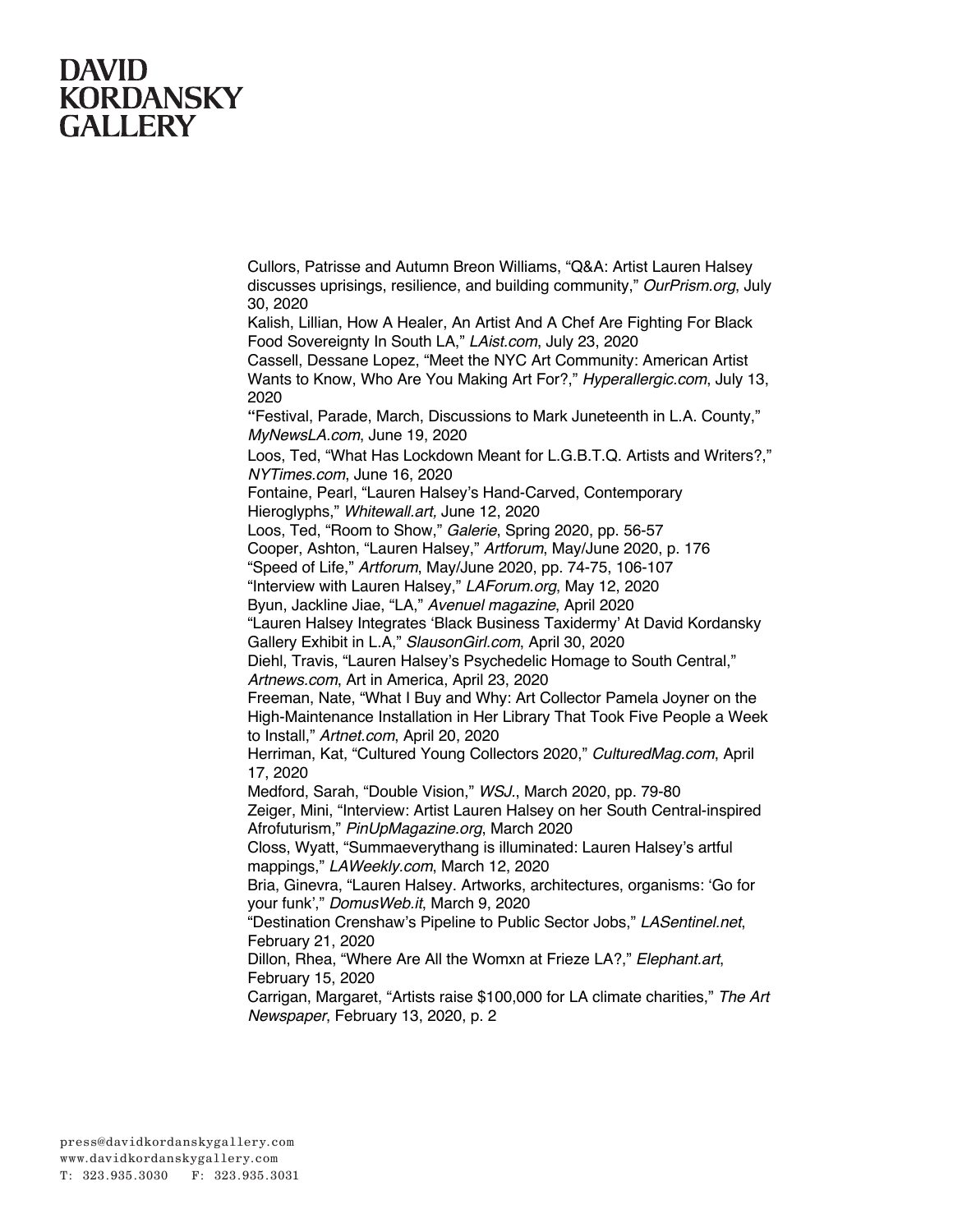Valentine, Victoria L., "What to See in Los Angeles: 15 Exhibitions Feature Ja'Tovia Gary, Hank Willis Thomas, Betye Saar, Lauren Halsey, Julie Mehretu, Arcmanoro Niles, and More," *CultureType.com*, February 13, 2020 Finkel, Jori, "When a Mentor Said Tear Down Your Collection and Start Over, They Did," *NYTimes.com*, February 12, 2020

"What to See this Week during Frieze Los Angeles 2020," *Whitewall.art*, February 12, 2020

Donoghue, Katy, "Rita Gonzalez Puts LA Galleries in Focus," *Whitewall.art*, February 11, 2020

"Experts on their favorite LA galleries," *CulturedMag.com*, February 11, 2020 Fitzpatrick, Kyle Raymond, "BEYOND FRIEZE: ART HIGHLIGHTS IN LA," *CoolHunting.com*, February 11, 2020

"Frieze Week in Los Angeles: A Guide to the Action," *SurfaceMag.com*, February 10, 2020

Moldan, Tessa, "Frieze Los Angeles: Shows to See," *Ocula.com*, February 7, 2020

Miranda, Caroline A., "Datebook: Shizu Saldamando's portraits reveal the faces of L.A.," *LATimes.com*, February 6, 2020

Zappas, Lindsay Preston, "Lauren Halsey at David Kordansky Gallery," *ContemporaryArtReview.la*, February 4, 2020

Estiler, Keith, "Lauren Halsey's Latest Sculptures Shed Light on Gentrification in South Central L.A.," *HypeBeast.com*, February 4, 2020 Obrist, Hans-Ulrich, "Lauren Halsey Listening to the Neighborhood," *Muse*, Winter 2020, pp. 102-117

Berg, Allison and Joanne Kim, "Every Day is Still A Hussle," *LALA*, Winter 2020, pp. 112-121

Freeman, Nate, "Wet Paint: Lauren Halsey Reserves Art for Buyers of 'Specific Ethnicity,' Broad Buys Another Big Warhol, and More Juicy Art-World Gossip," *Artnet.com*, January 30, 2020

Berg, Allison, "Head of the Class," *LALA*, Winter 2020, pp. 128-135 Zappas, Lindsay Preston, "Art Insider, January 28: Celebrating South Central LA, cinematic paintings, and landscape meets architecture," *KCRW.com*, January 28, 2020

Griffin, Jonathan, "Stuff & Thangs," *frieze*, January / February 2020, pp. 128- 131

2019 Stuart, Gwynedd, "From an Activist to a Comedian, Here Are 11 L.A. People to Watch in 2020," *LAMag.com,* December 27, 2019 Lakin, Max, "Lauren Halsey," *Franchise*, Issue 6, 2019, pp. 26-39 Pietroni, David Guido, "Artist Lauren Halsey Brings Art to Nike's Sneakers," *Art-Insider.com*, November 30, 2019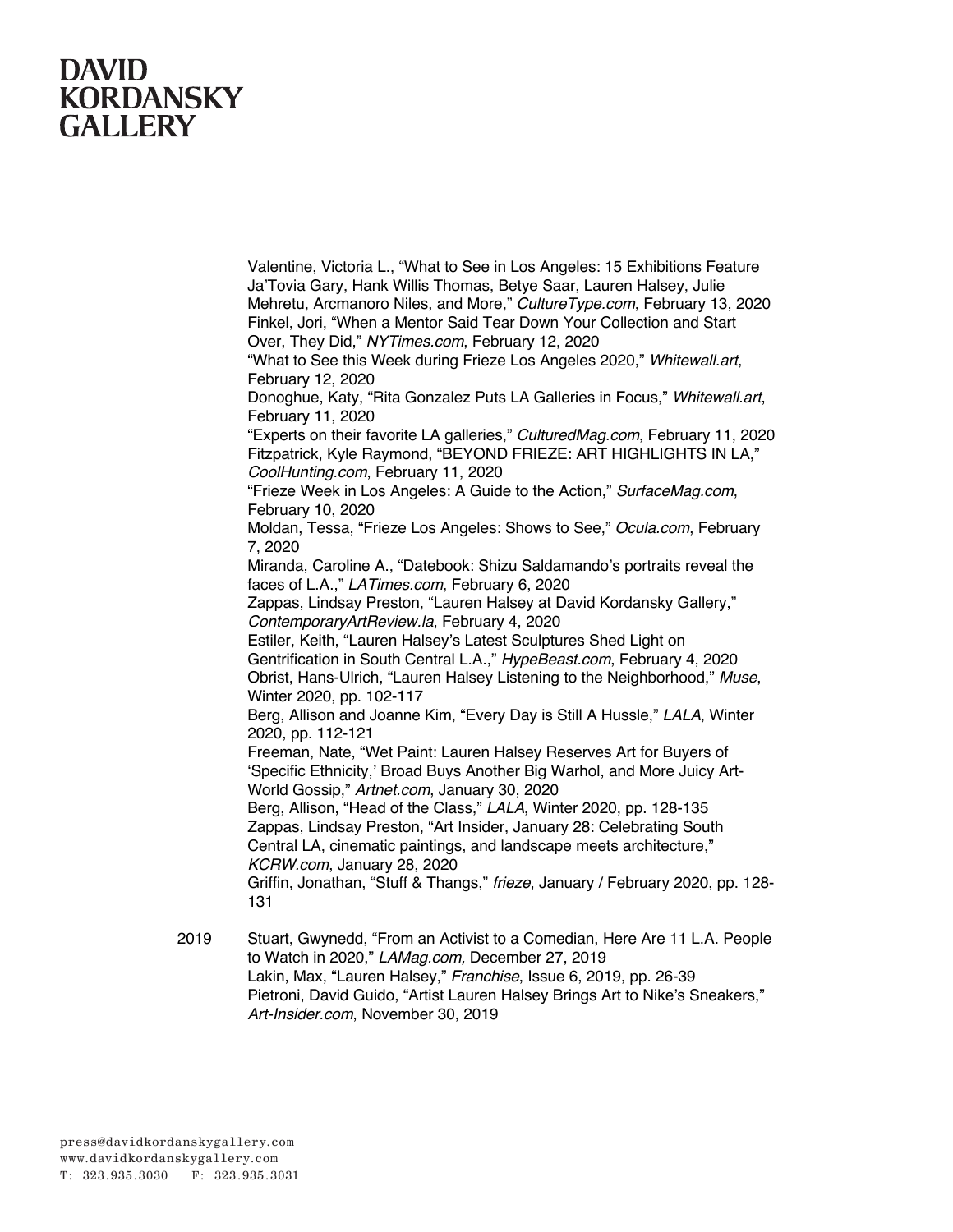Classic Air Force 1 Sneakers," *Artnews.com*, November 29, 2019 "Los Angeles Artist Lauren Halsey Puts Some Love on Nike's Air Force 1," *Snobette.com*, November 26, 2019 Dwyer, Ross, "Nike Crafts Special Air Force 1s For New York, Los Angeles and Chicago," *HypeBeast.com*, November 21, 2019 "Los Angeles Artist Lauren Halsey Creates an Air Force 1 Inspired By Her Neighborhood And Artwork," *KicksOnFire.com*, November 21, 2019 "Lauren Halsey's AF1 Archives Los Angeles Culture on Canvas," *News.Nike.com*, November 21, 2019 Le, Michael, "Lauren Halsey Brings Afrofuturism and Funk To A Purposeful Air Force 1 High," *SneakerNews.com*, November 11, 2019 Belcove, Julie, "Artist Lauren Halsey Finds Beauty in South Central LA," *Robb Report*, Muse special edition, Fall 2019, p. 26 Dorris, Jesse, "Make it Funky," *Elle*, November 2019, pp. 128-129 Schneider, Tim, "David Kordansky Gallery Is Launching an Online Viewing Room with an All-Star Sale That Benefits Climate Activism," *Artnet.com*, October 21, 2019 Dike, Jason, "Giannis Antetokounmpo Covers Latest Issue of 'Franchise' Magazine," *HypeBeast.com,* September 19, 2019 "THE ARTISTS TO KNOW RIGHT NOW," *Artsy.net*, The Artsy Vanguard 2019, September 16, 2019 Valentine, Victoria L., "Curated by Painter Nina Chanel Abney, 'Punch' at Jeffrey Deitch in Los Angeles Gathers More Than 30 of Her Artist Friends," *CultureType.com*, July 14, 2019 Garg, Sukanya, "2019 Frieze Artist awardee announced," *STIRworld.com,* June 27, 2019 "Lauren Halsey's hieroglyphic ode to South Central LA," *The Pool*, Summer/Fall 2019, p. 12 Finkel, Jori, "CITY GIRL," *W*, Volume 3, 2019, p. 32 Slenske, Michael, "Lauren Halsey's Liquid Black Dreams," *DesignLA*, Summer 2019, pp. cover, 60-67 Close, Wyatt, "Best of L.A. Arts: Artist Lauren Halsey," *LAWeekly.com*, August 22, 2019 Aton, Francesca, "New York Art Fairs," *Art in America*, The Brief, May 2019, p. 18 Sheets, Hilarie M., "LA's Go-To Gallerist," *Robb Report*, May 2019, pp. 124- 125 Straaten, Lauren van, "Frieze New York Welcomes Stars and Top Collectors, Sees Big Sales for L.A.-Based Galleries," *HollywoodReporter.com*, May 3, 2019

Selvin, Claire, "Artist Lauren Halsey Teams with Nike for New Edition of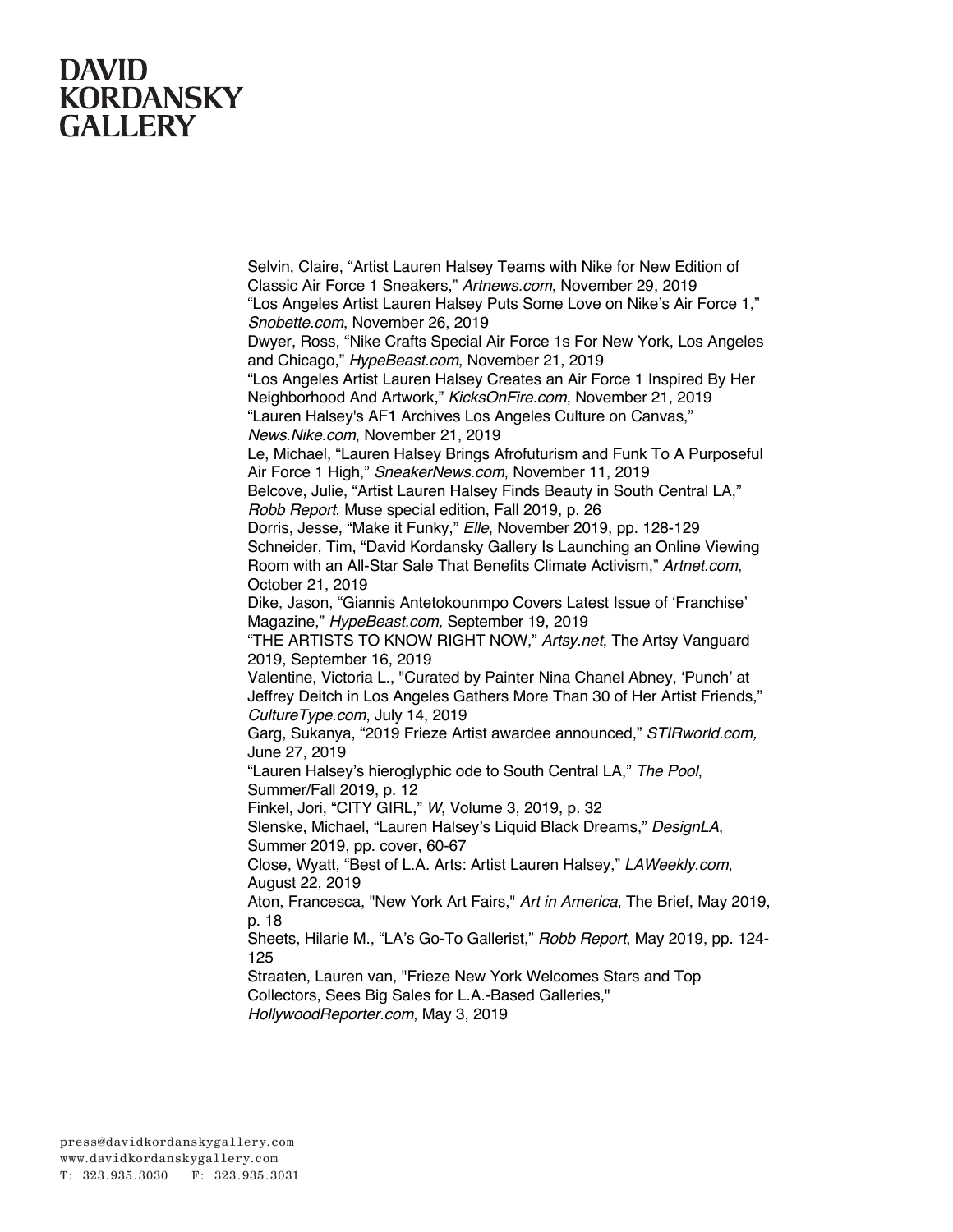Kenney, Nancy, "California Colossus," *The Art Newspaper*, Frieze New York Fair Edition, May 1-2, 2019 Halsey, Lauren, "GEORGE CLINTON | WE HAVE RETURNED TO CLAIM THE PYRAMIDS," *Flaunt.com*, May 1, 2019 Armstrong, Annie and Claire Selvin, "The Temperature on the Island: Frieze New York Opens with Sales, Some Veteran Exhibitors Missing," *Artnews.com*, May 1, 2019 Sheets, Hilarie M., "Lauren Halsey Is Making Monuments to South Los Angeles," *NYTimes.com*, May 1, 2019 Gelt, Jessica, "Mike Kelley Foundation grants: 10 winners split \$400,000 to make daring art," *LATimes.com*, April 17, 2019 "MIKE KELLEY FOUNDATION AWARDS \$400,000 TO TEN LOS ANGELES ARTS ORGANIZATIONS," *Artforum.com*, April 11, 2019 Valentine, Victoria L., "Latest News in African American Art: Lauren Halsey, Kapwani Kiwanga, and Christina Quarles Win Artist Awards & More," *CultureType.com*, March 11, 2019 "Lauren Halsey Wins 2019 Frieze Artist Award," *Artforum.com*, March 7, 2019 Armstrong, Amy, "Lauren Halsey Wins 2019 Frieze Art Award," *Artnews.com*, March 3, 2019 Farago, Jason, "A Newly Global Art Scene," *The New York Times*, March 1, 2019, pp. C15, C24-C25 Finkel, Jori, "Kordansky's artist roster on the rise," *The Art Newspaper*, February 14-15, 2019, p.2 Brower, Alison and Laura van Straaten, "'An Overlap of Influence': How Hollywood and the Fine Art World Are Collaborating and (at Times) Colliding", *HollywoodReporter.com*, February 14, 2019 Williams, Maxwell, "9 Emerging Los Angeles Artists to Watch in 2019," *ArtNet.com*, February 13, 2019 Finkel, Jori, "Inside the Dramatic Makeover of L.A.'s Thriving Art World," *WMagazine.com*, February 11, 2019 2018 *\*Made in L.A. 2018*, Los Angeles: Hammer Museum, 2018, pp. 22, 188-191 Feddema, Sid, "To Be Funky Forever and Remembered as Such," *Flaunt*, Issue 163, 2018, pp. 80-83

Harris, Gareth, "LAXART's Hamza Walker: 'Music is a great way to get to know an artist'," *FT.com*, February 8, 2019

Gallagher, Em, Elizabeth Karp Evans, and William J. Simmons, "30 Young Artists to Know Right Now," *Cultured,* Winter 2018, pp. 242-243, 268 Chase, Jonathan Lyndon, "Made in L.A. (Hammer Museum, Los Angeles)," *Artforum*, Best of 2018, The Artists' Artists, December 2018, p. 84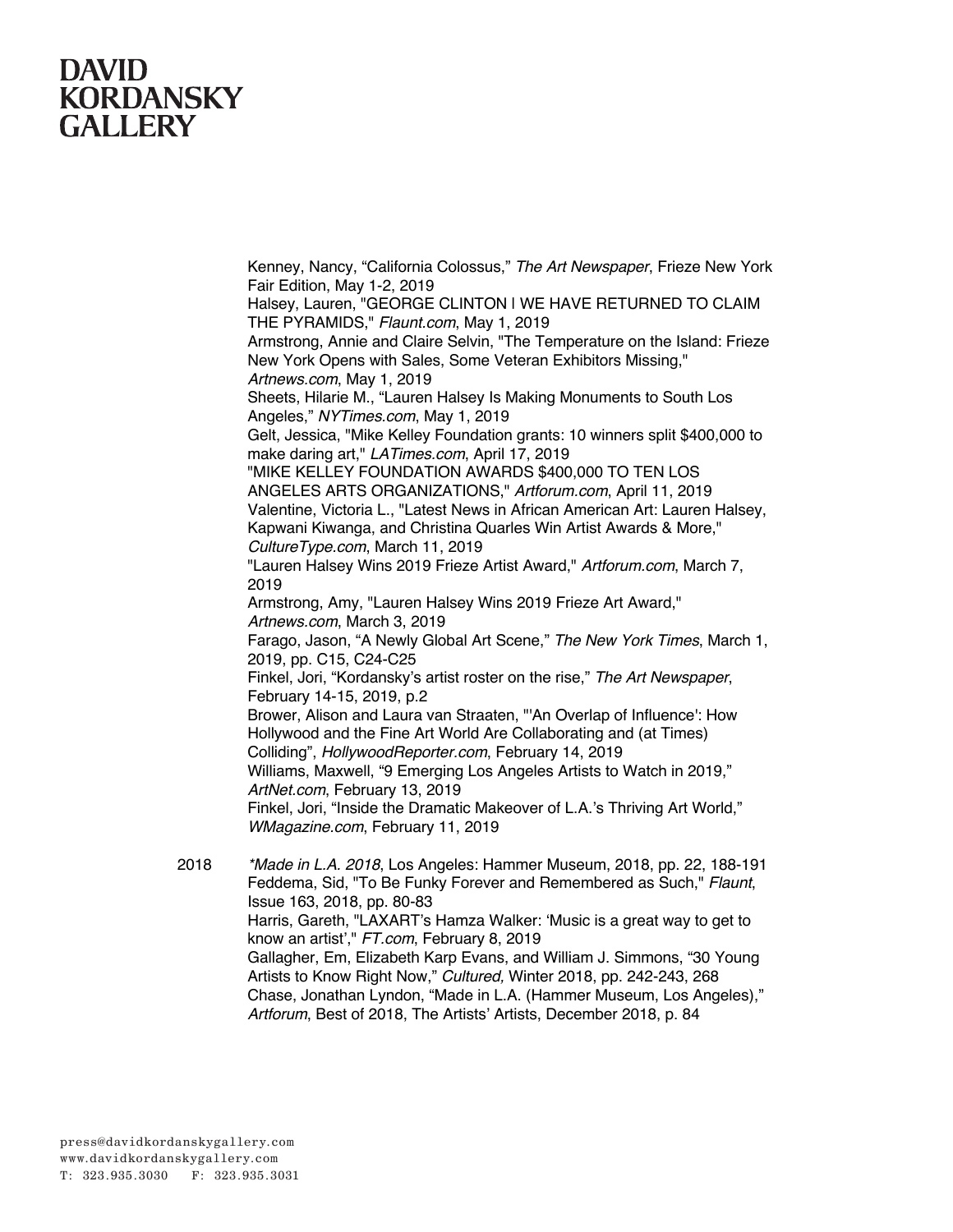"In LA, Women Artists Exceed Men in 2018 Museum Solo Shows," *Artforum.com*, December 18, 2018

Selvin, Claire, "Art Matters Announces 2018 Grantees," *Artnews.com*, December 12, 2018

Rosen, Miss, "7 Black Artists You Should Know," *Broadly.Vice.com*, December 6, 2018

"Best Booths of Art Basel in Miami Beach 2018," *Whitewall.art*, December 6, 2018

Stuart, Gwynedd, "For Lauren Halsey, Art and Basketball Go Hand in Hand," *LAMag.com*, November 26, 2018

Valentine, Victoria L., "Artist Lauren Halsey Joined David Kordansky Gallery in Los Angeles," *CultureType.com*, November 8, 2018

Durón, Maximilíano, "David Kordansky Gallery Now Represents Huma Bhabha and Lauren Halsey," *Artnews.com*, November 7, 2018

Ollman, Leah, "Made in LA: Los Angeles - Hammer Museum," *Art in America*, October 2018, pp. 109-110

"Lauren Halsey Receives 2018 Mohn Award," *Artforum.com*, August 22, 2018

Barragan, Bianca, "Hieroglyph installation imagined for Crenshaw Boulevard is a tribute to South Los Angeles," *LA.Curbed.com*, August 22, 2018 "Artist Lauren Halsey won the 'Made in L.A.' biennial's \$100,000 Mohn Award.," *Artsy.net*, August 22, 2018

Miranda, Carolina A., "In installations at the Hammer and MOCA, Lauren Halsey riffs on the nature of space and black identity," *LATimes.com*, August 22, 2018

Stromberg, Matt, "A Massive Monument to South L.A. Is Inching Closer to Becoming a Reality," *LAMag.com*, July 19, 2018

Little, Colony, "3 Artists Shaking Up the Way We See the City in the Hammer's Bold New 'Made in LA' Biennial," *Artnet.com*, June 12, 2018 Robinson, Leanna, "LAUREN HALSEY, MOCA — Los Angeles,"

*ArtilleryMag.com*, June 2, 2018

Ahn, Abe, "Bringing the Signs and Textures of South Central LA into the Museum," *HyperAllergic.com*, April 27, 2018

Mancini, Taliah, "A Transcendental Storehouse for Culture: An Interview Of Lauren Halsey," *Autre.Love*, April 10, 2018

Nimptsch, Emily, "Lauren Halsey: we still here, there,"

*RiotMaterial.com*, March 22, 2018

Liang, Elizabeth, "Lauren Halsey: we still here, there on View at MOCA Grand Avenue," *Blog.CalArts.edu*, March 19, 2018